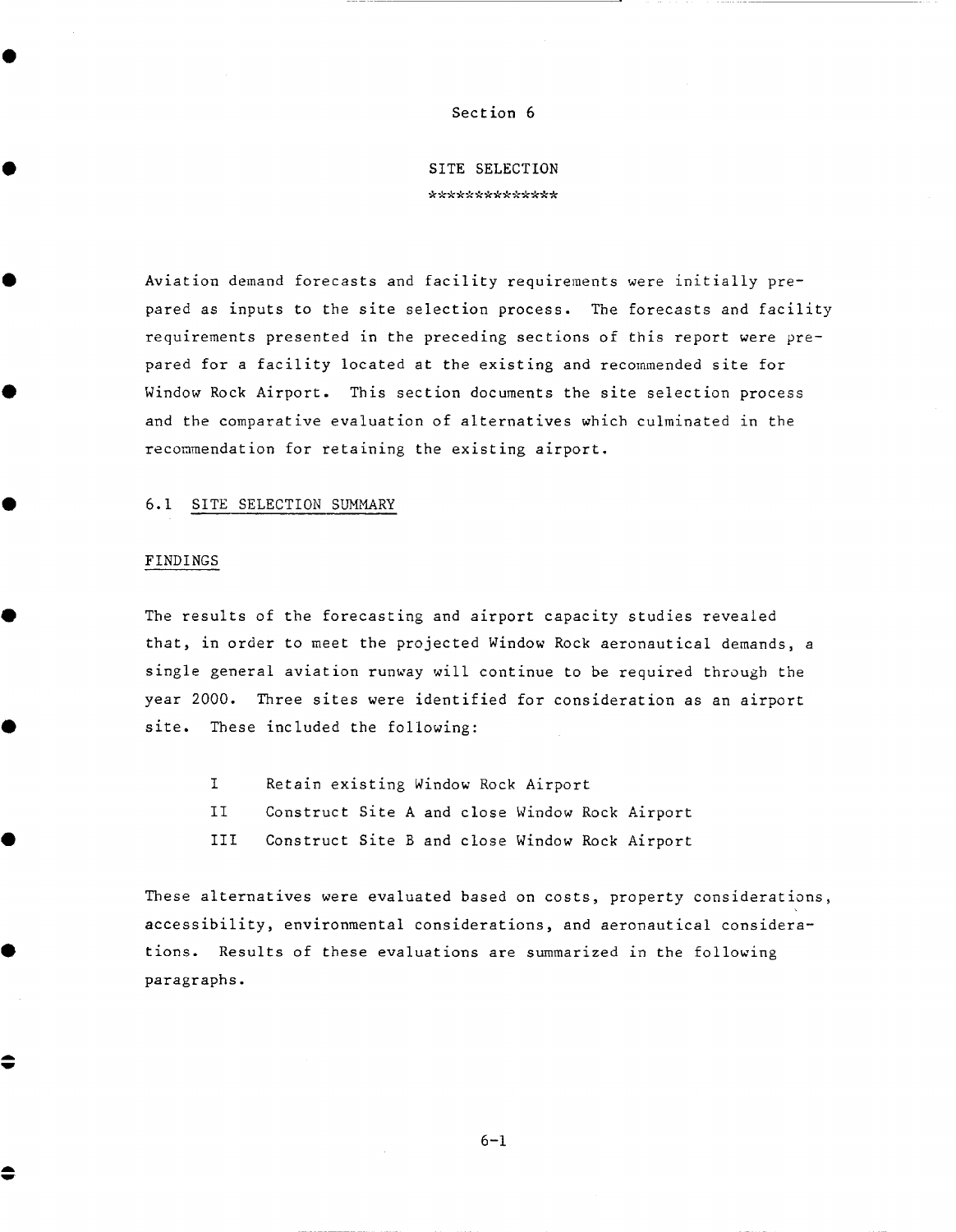## Comparative costs

<sup>O</sup>Costs were evaluated for those items required for each alternative. Specific cost items included land, airfield improvements, navigational aids, utilities and drainage, and terminal site improvements. Retaining the existing site provides the lowest cost option. Additionally, although the Navajo Tribe "owns" all the land within the reservation, there are long-established traditions and customs affecting the ability of the Tribe, as a whole, to secure land from individuals for Tribal development projects. The difficulties associated with obtaining land also suggest that retaining the existing site provides the best opportunity for continued development of a general aviation facility to serve Window Rock.

## Accessibility

The alternative providing the best access to Window Rock is Alter- $\Omega$ native I. Recognizing that the airport serving Window Rock is also used for aeromedical transportation to and from the hospital in Fort Defiance, Alternative III provides the best access to both Window Rock and Fort Defiance.

## Environmental Considerations

- Continued use of the existing airport (Alternative I) will not  $\Omega$ require relocating any existing residences as the result of continued development; development of any of the other sites will require relocating from two to four residences.
- While forecasted aircraft operations are not sufficient to define  $\alpha$ any significant noise impact, Alternatives I and II result in aircraft overflights of residential areas. Alternative III would result in no residential overflights.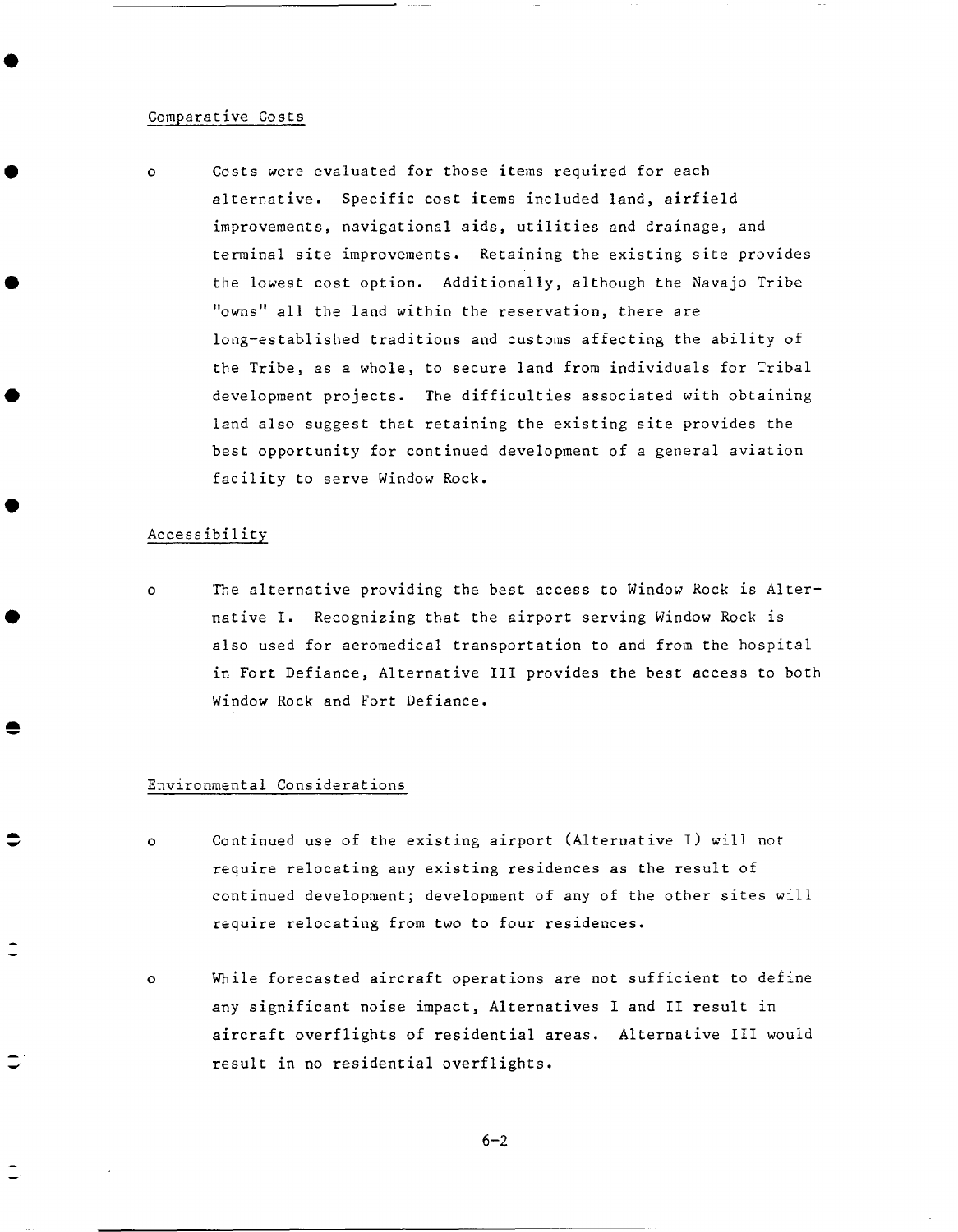<sup>O</sup>Alternatives II and III require removal of useable grazing land from the available inventory. Alternative I would require limited expansion of an area already sufficiently disrupted as to eliminate its utility for grazing.

## Aeronautical Considerations

Recognizing that surrounding topography places limitations on  $\Omega$ potential instrument approach procedures to any site within Black Creek Valley, each site was examined in order to determine its ability to achieve FAR Part 77 criteria for non-precision airports. Only Alternatives I and III allow establishment of desired approach surface criteria of 34:1. The remaining site allows provision of a Visual Flight Rule (VFR) capability only.

Of the three alternatives considered, Alternative  $I -$  retain existing Window Rock Airport, was selected as the most favorable option based on the above-mentioned evaluation criteria. In particular, it is suggested that, given the relatively low forecasted activity level for Window Rock and the suitability of the existing site for expanded development, movement to a new site would not be cost-effective.

## RECOMMENDATIONS

- It was recommended that the Division of Economic Development  $\Omega$ pursue continued development of the existing airport.
- An airport master plan should be prepared for the Window Rock Ō. Airport. This plan will include economic feasibility and implementation studies.

## 6.2 IDENTIFICATION OF ALTERNATIVES

Identification of alternative airport sites was constrained significantly by topography, prevailing winds, and existing roads. Window Rock lies on the west slope of the Chuska Mountains in the Black Creek Valley. The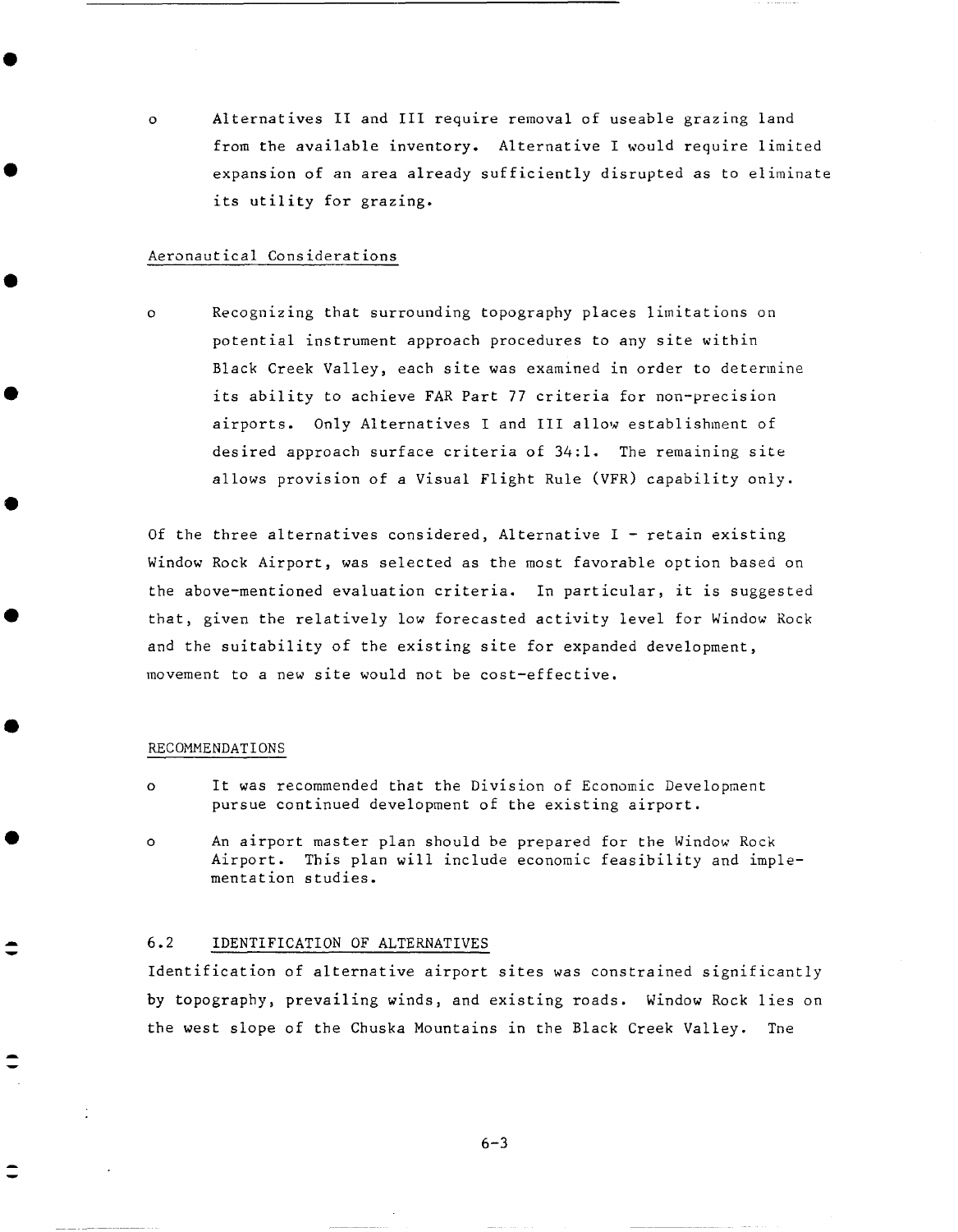valley is approximately two miles across at its widest point with the slopes of the Defiance Plateau defining its western flank. The orientation of these geographic formations is north to south. Identification of potential airport sites to the east or west would, therefore, have required searching for a site on the east side of the mountains or on top of the plateau. Given the distances involved, neither alternative was considered viable.

Within the Black Creek Valley itself, both topography and the direction of the prevailing winds placed constraints on the identification of potential sites. The valley is cut by numerous streambeds or "washes" running down from the mountain range and plateau into Black Creek. Additionally, the valley has a rolling topography with several hills rising as much as eighty feet above the valley floor.

Recognizing that the runway orientation should be parallel to prevailing wind directions, available wind data was examined. The closest weather station recording wind data is located at Gallup, New Mexico, approxlmately twenty miles to the southeast. Based on that data, the desired true runway heading is approximately 064/244, or east-northeast by westsouthwest. However, placing a runway along this heading would result in the approaches to the runway being almost prependicular to the orientation of the valley or directly over the mountains. Conversely, placing the runway on a north-south orientation would result in inadequate wind coverage plus potentially cutting any one of the several washes.

Lastly, there are a limited number of improved roads on the reservation. Within Black Creek Valley, Indian Road 12 runs north-south through the valley, with the east-west roads limited to locations where a significant settlement or mountain pass exist. Thus, the combination of topography, prevailing winds, limited roads, and the need to remain in close proximity to Window Rock, or at a minimum, Fort Defiance, resulted in only two new possible airport sites being identified. The forecast of aircraft operations suggested the need for only one runway. Therefore, at each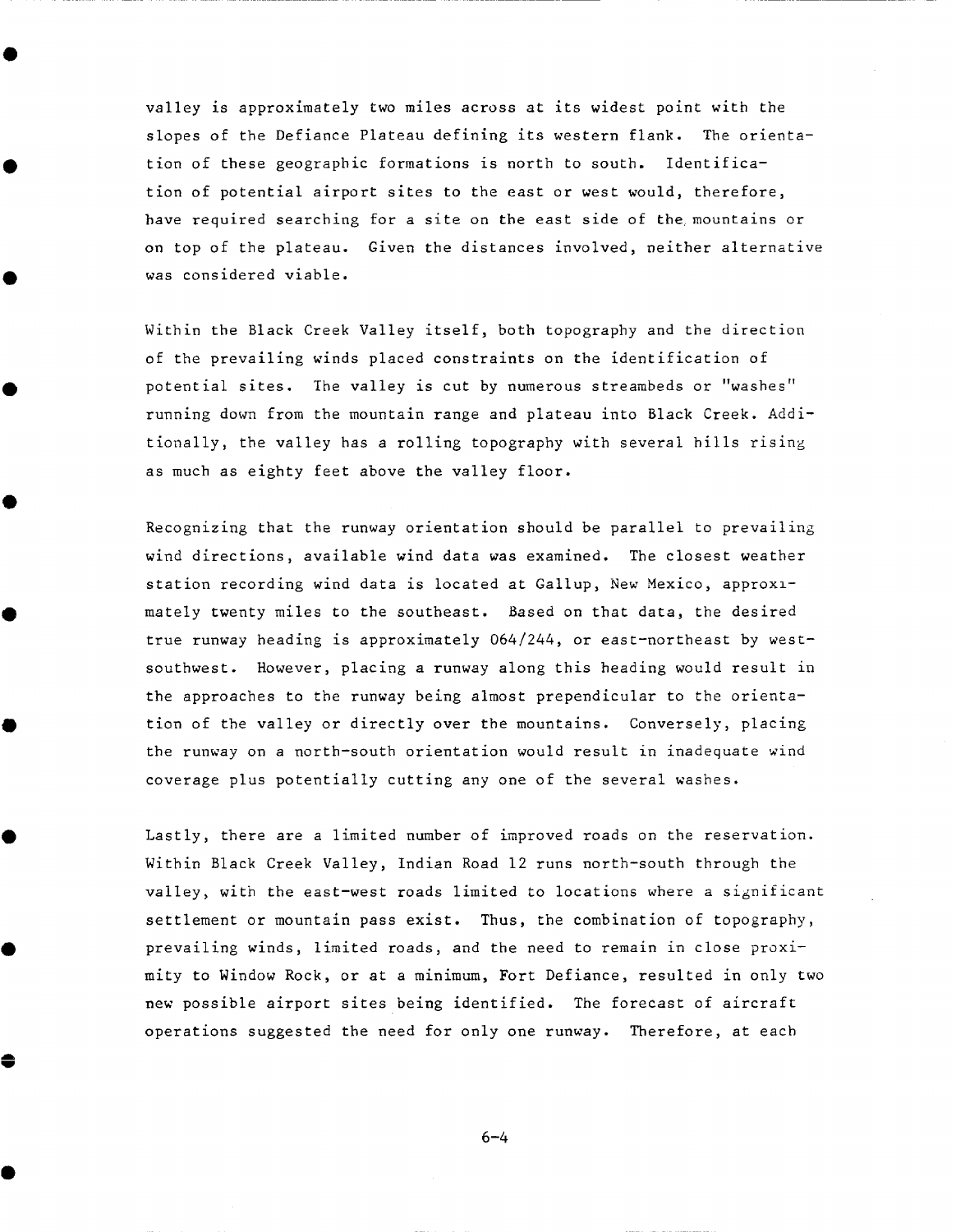new site, the runway orientation closest to 064/244, yet allowing NPI obstacle clearance, was sought. At the existing airport, the existing runway orientation was retained. Therefore, three alternatives were identified. These are listed below.

- **I**  Retain existing Window Rock Airport
- II Construct Site A and close Window Rock Airport
- III Construct Site B and close Window Rock Airport

## 6.3 DESCRIPTION OF ALTERNATIVES

A detailed description of the alternatives follows; Exhibit 6-1 is provided to graphically illustrate the new site locations.

## ALTERNATIVE I - Retaining Existing Window Rock Airport

Alternative I assumes that the existing airport will be retained and expanded as necessary to meet aviation demand. Forecasted aviation demand suggests that such expansion would be limited to rehabilitating the existing runway, construction of a parallel taxiway and improvements in the terminal area. Additional improvements would include security fencing, a new runway lighting system, beacon, and other runway identification/navigational aids.

## ALTERNATIVE II - Construct Site A

≑

\$

This alternative assumes that a new airport will be constructed in the area approximately 1.5 miles east of Fort Defiance and 6 miles from Window Rock. The site is east of Black Creek and west of Indian Road 12. Under this alternative a runway orientation of 03/21 and 04/22 (magnetic) were examined. The site currently is used as grazing land.

This alternative would require the development of a new airport built for general utility use but to basic transport standards. Proposed airside improvements include a 6,750 foot runway (required for PV-2 aircraft), a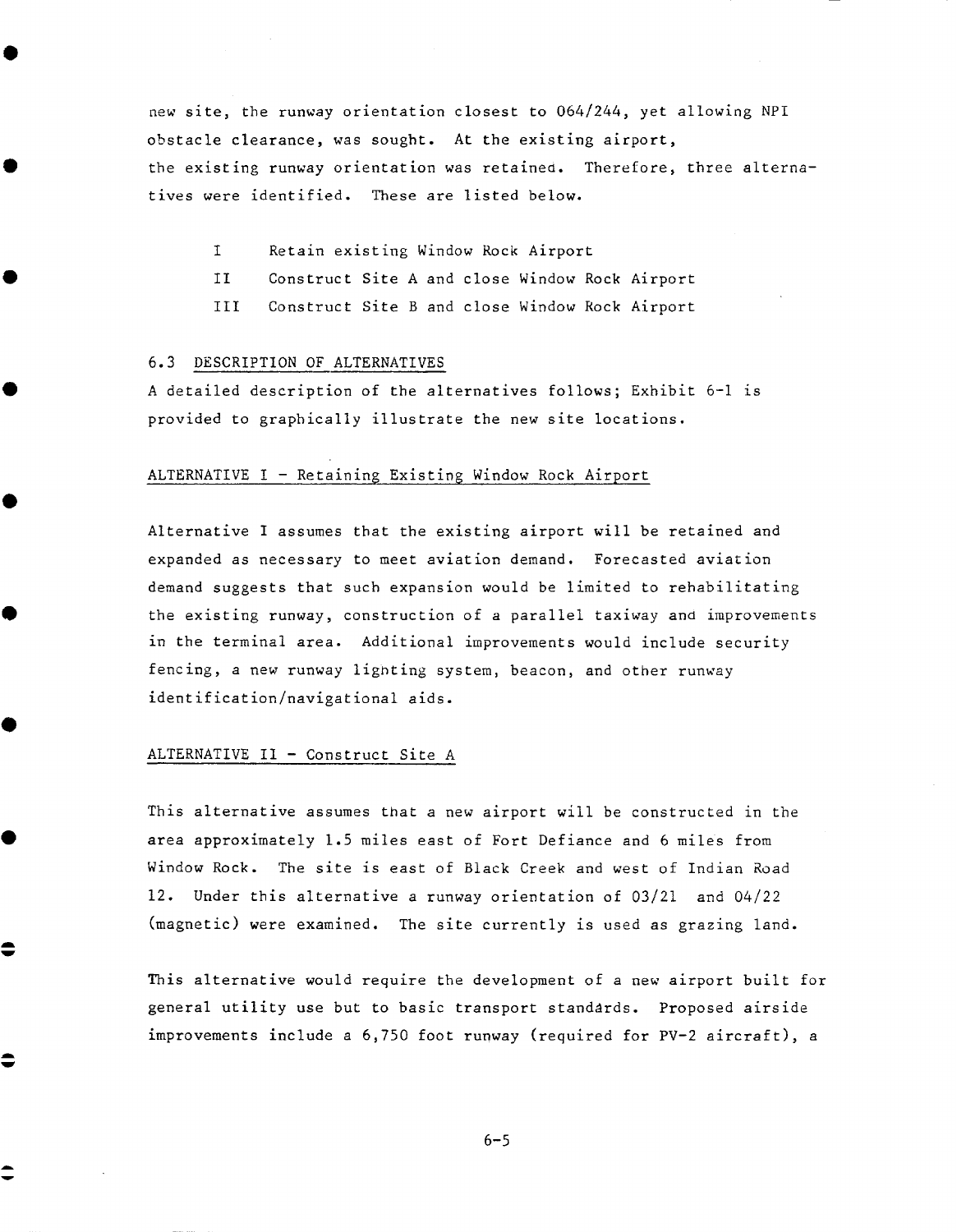

 $\bullet$ 

 $\bullet$ 

 $\bullet$ 

 $\bullet$ 

 $\epsilon$ 

 $\bullet$ 

 $\bullet$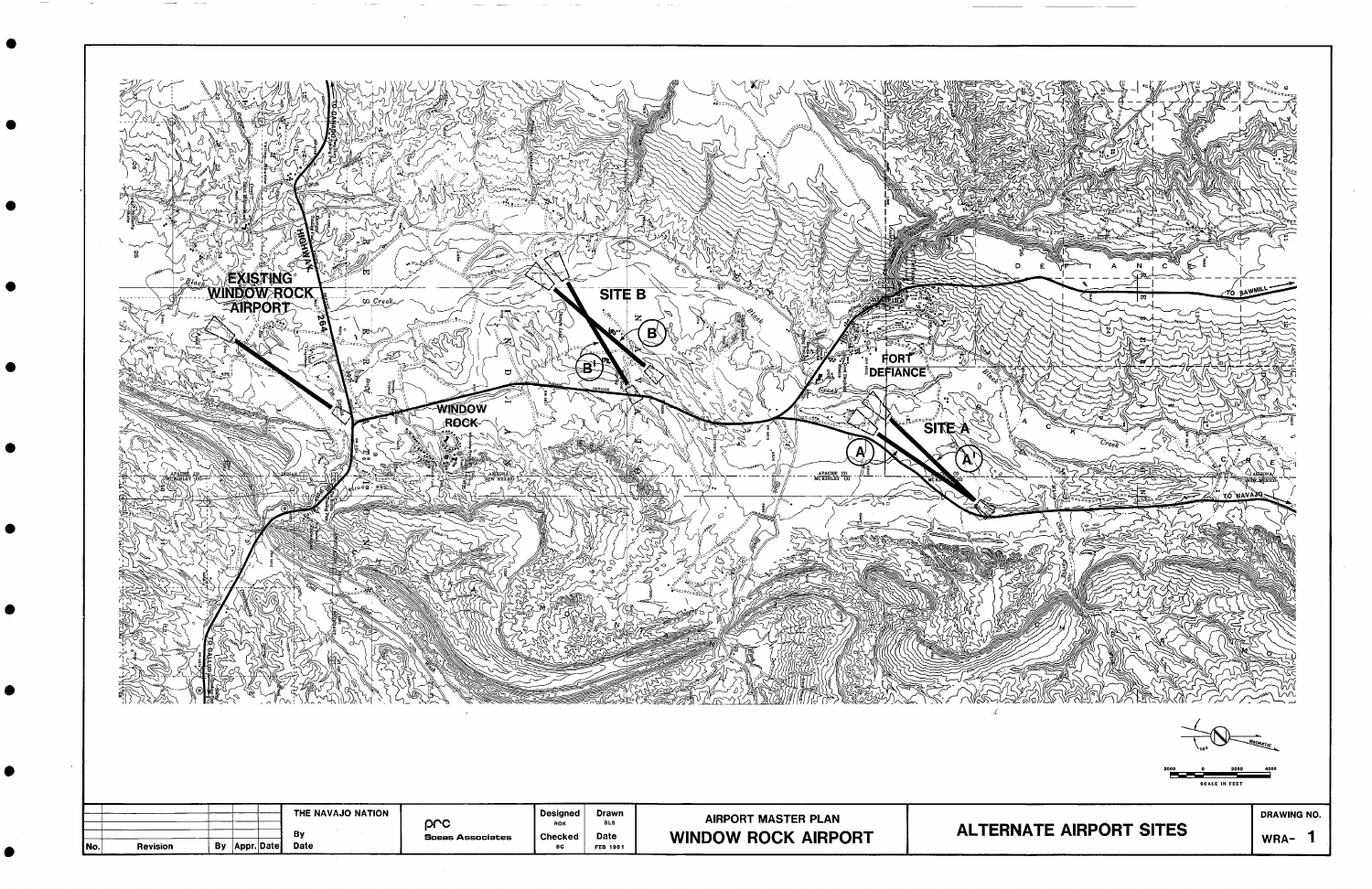parallel taxiway, marking and lighting, lighted wind cone and segmented circle, rotating beacon, VASI's, a non-directional beacon (NDB) and permeter fencing. Required landside improvement include aircraft parking aprons and hangers, a terminal building, and an access road off Indian Road 12. Two homes will have to be relocated. Utility lines would also have to be brought to the site for water and power.

Finally, under this alternative, the existing airport would be closed.

## ALTERNATIVE III - Construct Site B

This alternative assumes that a new airport will be constructed in the area approximately 2.5 miles north of Window Rock and 3 miles south oi Fort Defiance. The site is on the west side of Indian Road 12. Under this alternative, the runway orientation of 04/22 and 06/24 (magnetic) were examined. The site is currently used as grazing land.

This alternative would require the development of a new airport built for general utility use but to basic transport standards. Proposed airside and landside improvements are consistent with those of Alternative II. As with Site A, a new access road would need to be provided. Additionally, approximately four homes would need to be relocated. Utility lines would also have to be brought to the site for water and power. As with Alternative II, it is assumed that the existing airport would be closed.

## 6.4 COMPARATIVE EVALUATION OF ALTERNATIVES

Four primary considerations were analyzed in the site evaluation. These were: Comparative Costs and Property Considerations, Accessibility, and Environmental and Aeronautical Considerations. Exhibit 6-2 is a summary of the evaluation by each criteria.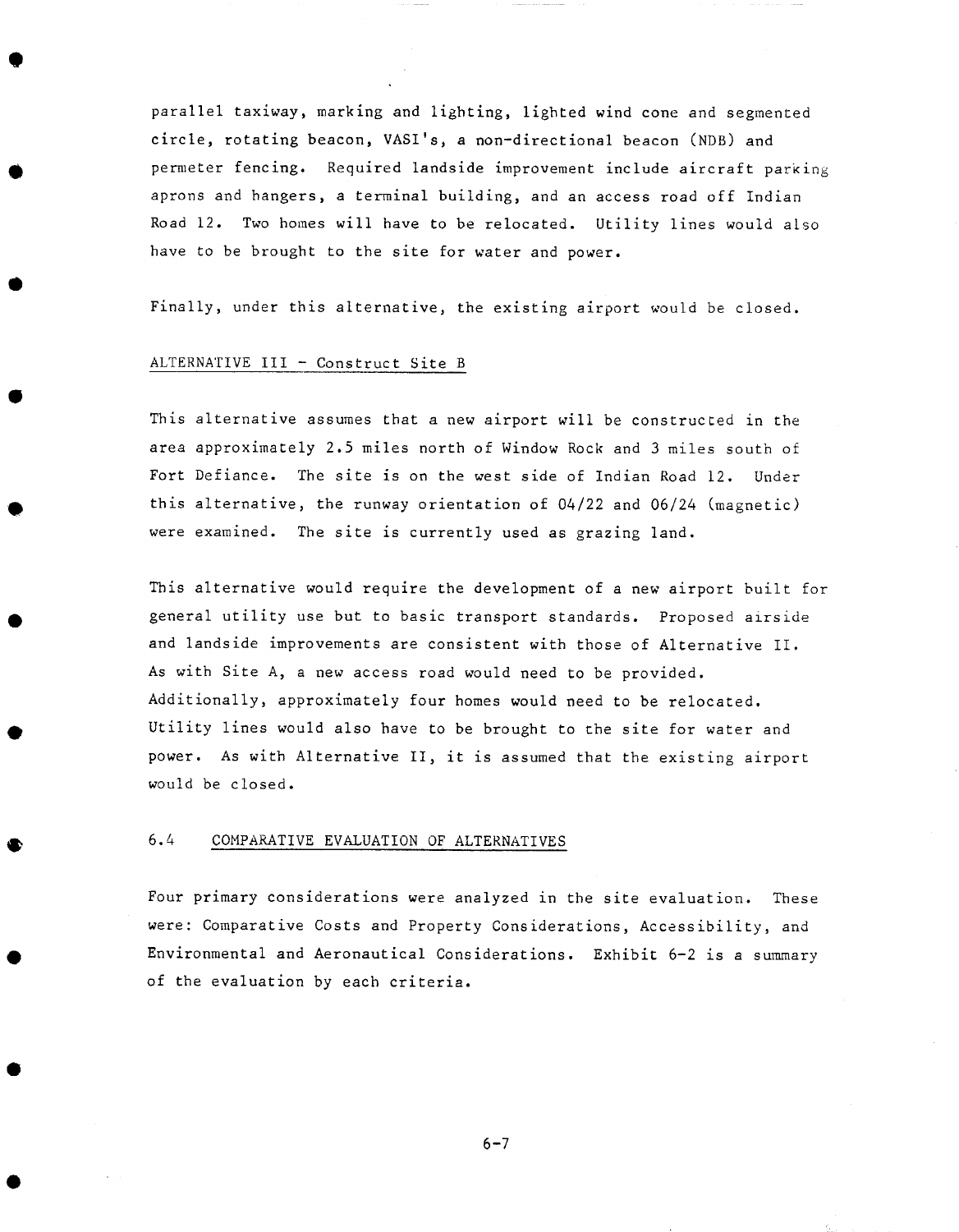## Exhibit 6-2

 $\mathcal{L}(\mathcal{L})$  . The component constraint contains the set of the mass

 $\overline{\phantom{a}}$ 

## EVALUATION MATRIX

|                                                              | Alternative I          | Alternative II         | Alternative III        |
|--------------------------------------------------------------|------------------------|------------------------|------------------------|
| COMPARATIVE COSTS                                            |                        |                        |                        |
| Land                                                         | \$<br>27,300           | 176,800<br>\$          | 246,800<br>\$          |
| Airfield Improvements                                        | 1,657,125              | 2,941,025              | 2,941,025              |
| Navigational Aids                                            | 124,000                | 15,000                 | 124,000                |
| Utilities/Drainage                                           | 10,000                 | 30,000                 | 150,000                |
| Terminal Site Improvements                                   | 377,470                | 506,400                | 570,400                |
| Estimated Cost                                               | \$2,195,895            | \$3,669,225            | \$4,032,225            |
| Contingency (10%)                                            | 219,590                | 366,923                | 403, 223               |
|                                                              |                        |                        |                        |
| TOTAL ESTIMATED COST                                         | $\frac{$2,415,485}{2}$ | $\frac{$4,036,148}{ }$ | $\frac{64,435,448}{1}$ |
| ACCESSIBILITY                                                |                        |                        |                        |
| Major Access Route                                           | SH $264/$              | Indian                 | Indian                 |
|                                                              | Indian Route 12        | Route 12               | Route 12               |
| Miles to:                                                    |                        |                        |                        |
| Window Rock                                                  | 0.5                    | 6.0                    | 2.5                    |
| Fort Defiance                                                | 5.5                    | 1.5                    | 3.0                    |
| ENVIRONMENTAL                                                |                        |                        |                        |
| Dwellings Requiring Relocation<br>Proximity of Flights Paths | 0                      | $\overline{2}$         | $\overline{4}$         |
| to Urban Areas                                               | Overhead               | Overhead               | None                   |
| Compatibility with                                           |                        |                        |                        |
| Existing Land Use                                            | Good                   | Good                   | Excellent              |
| Compatibility with                                           |                        |                        |                        |
| Forecast Land Use                                            | Good                   | Good                   | Excellent              |
| Acres Removed from Grazing                                   | 91                     | 356                    | 356                    |
| AIRSPACE AND AVIATION                                        |                        |                        |                        |
| Part 77 Penetrations                                         | 1                      | 1                      | 0                      |
| Opportunities for Non-                                       |                        |                        |                        |
| Precision Approach                                           | Fair                   | None                   | Fair                   |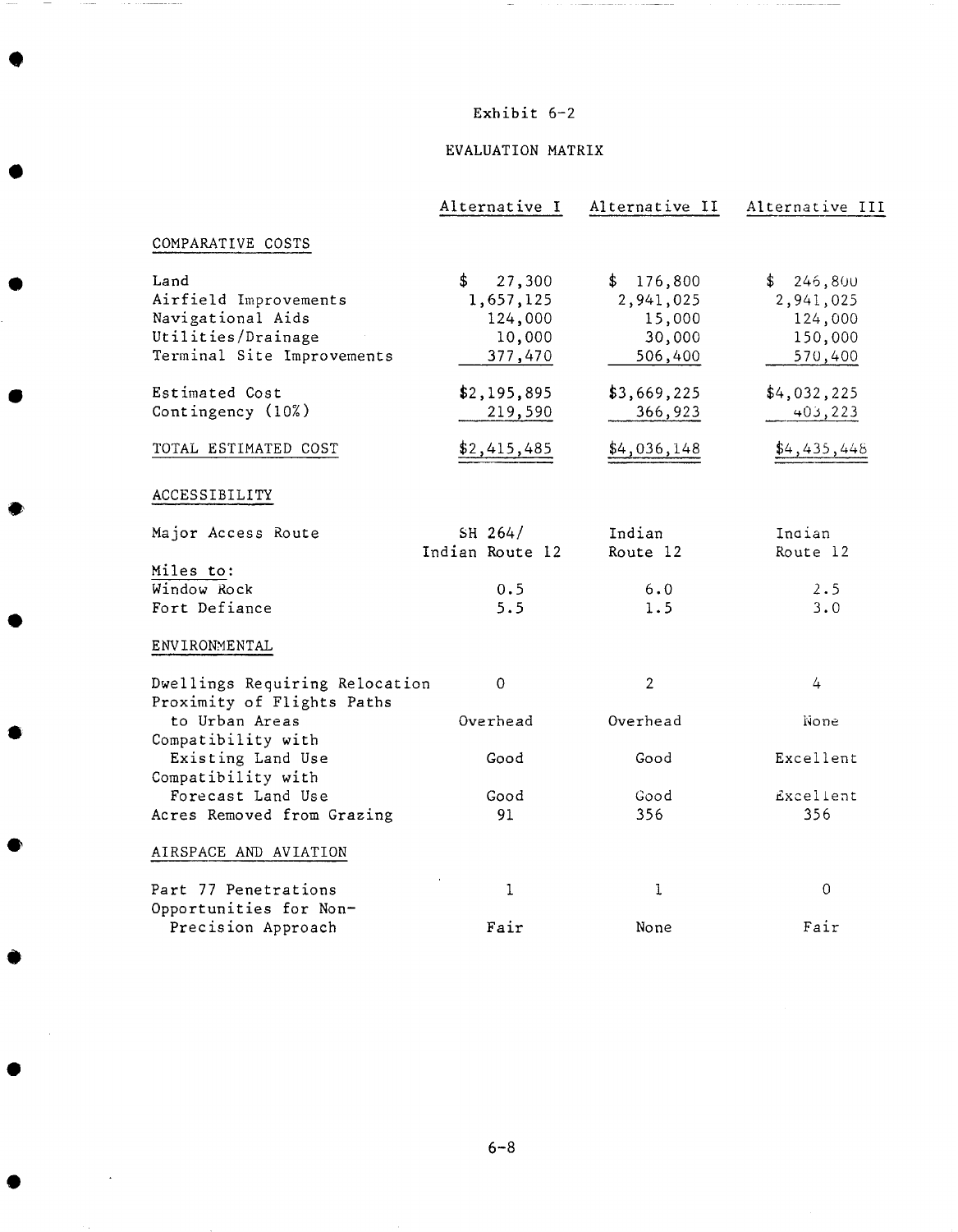## 6.4.1 Comparatiye Costs and Property Considerations

Development costs were estimated for each alternative. Categories for which costs were estimated include land, airfield improvements, navigational aids, utilities and drainage, and terminal site improvements.

It was not possible to develop estimates of land costs associated with each alternative. The Navajo Tribe "owns" all the land within the reservation. However, individuals and families have long-standing rights to the use of specific parcels, rights which must be voluntarily released. Therefore, as a proxy for land costs, a figure of  $$300~per$ acre was assumed for purposes of measuring the economic value of the land to its current user. The administrative costs to relocate families from airport sites were estimated at  $$35,000$  per family.

Airfield improvement estimates include construction costs for a Basic Transport runway and taxiway, grading, runway and taxiway lighting, pavement marking, a lighted wind cone, beacon, and segmented circle. Utility and drainage estimates include the cost to bring water and power to the site and provide a septic field.

Terminal site improvement estimates include the cost to provide access to each site, the cost of a new terminal, fencing the airport site, and providing automobile and aircraft (apron) parking areas. An estimated ten percent contingency was added to the estimated site costs to provide an estimated total cost.

As might be expected, the costs associated with improving the existing airport site are substantially less than the costs associated with developing a new site. Developing Site B presented the greatest costs  $(*4.44$  million) with Site A having a comparative development cost  $(*4.04$ million). Improving the existing site, which is the preferred alternative from the standpoint of comparative costs, is estimated at approximately \$2.42 million.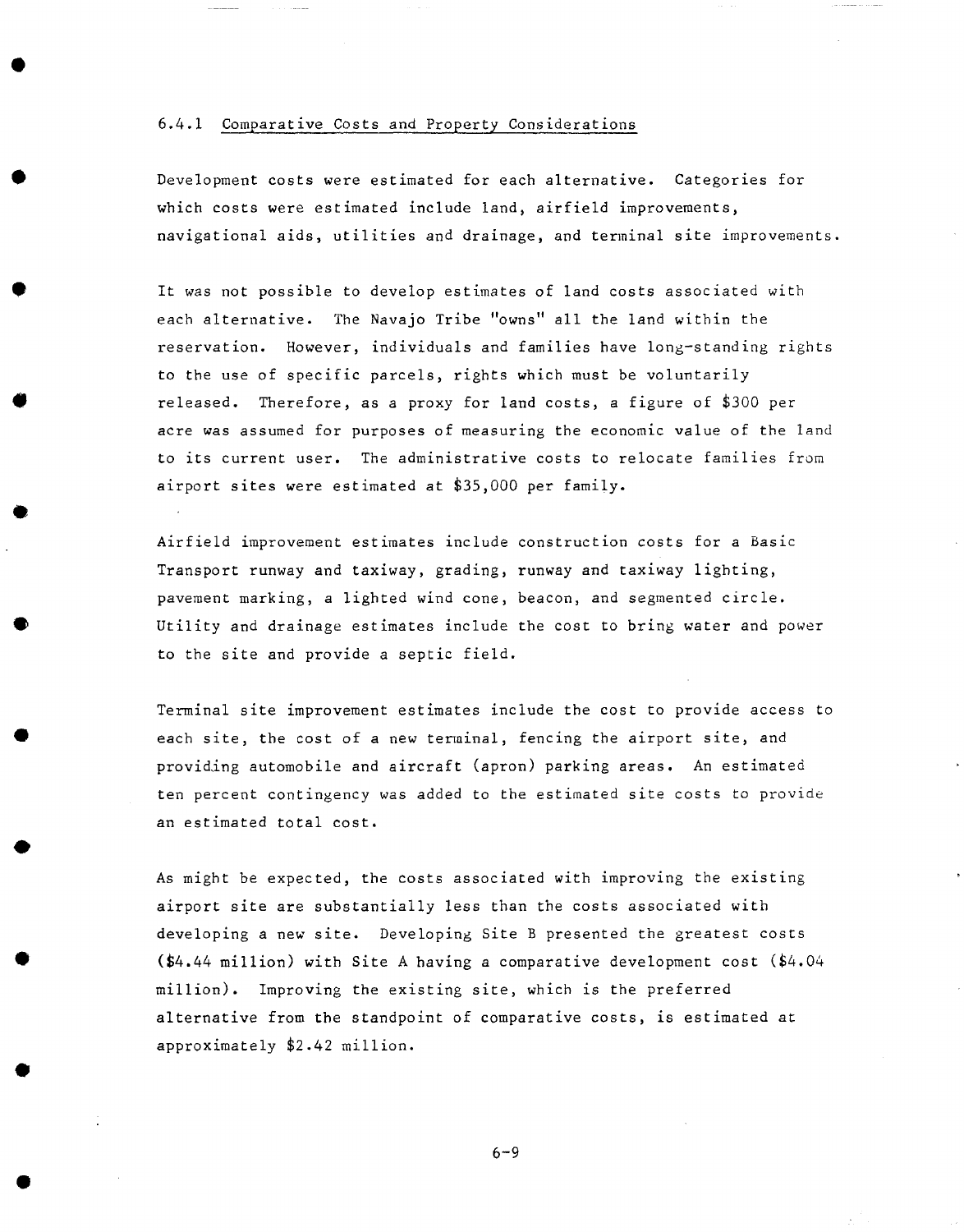## 6.4.2 Accessibility

Comparative evaluation of accessibility focused on an analysis of access routes and user mileage requirements. The analysis of access routes evaluated the existing and planned road improvements, plus possible alternative access routes. User requirements were measured by estimating mileage between demand centers and alternative sites.

Alternative I, the existing site, is located in Window Rock on the south end of town. It has direct access off State Highway 264 via an improved road and is approximately one mile from the Tribal governmental center. Alternative II is located approximately 1.5 miles east of Fort Defiance and six miles from Window Rock. Access to tbe site would have to be provided off Indian Road 12. Alternative III is approximately 2.5 miles north of Window Rock and three miles south of Fort Defiance. Access would have to be provided off Indian Road 12.

Recognizing that the Window Rock Airport also provides access to Fort Defiance, Alternative III is more centrally located. However, the majority of the transient and itinerant traffic at the airport is associated with activities of the Tribal governmental center. Therefore, from a user standpoint, the existing site (Alternative I) is more accessible for the majority of users.

## 6.4.3 Environmental Considerations

After reviewing the forecast of aviation activity, the alternative airport sites and all available information on the environmental characteristics of Apache County, four of the nineteen environmental categories identified in FAA Order 5050.4, "Airport Environmental Handbook," were considered the most important criteria for comparatively evaluating the three sites. These include noise, land use, social, and farmland impacts.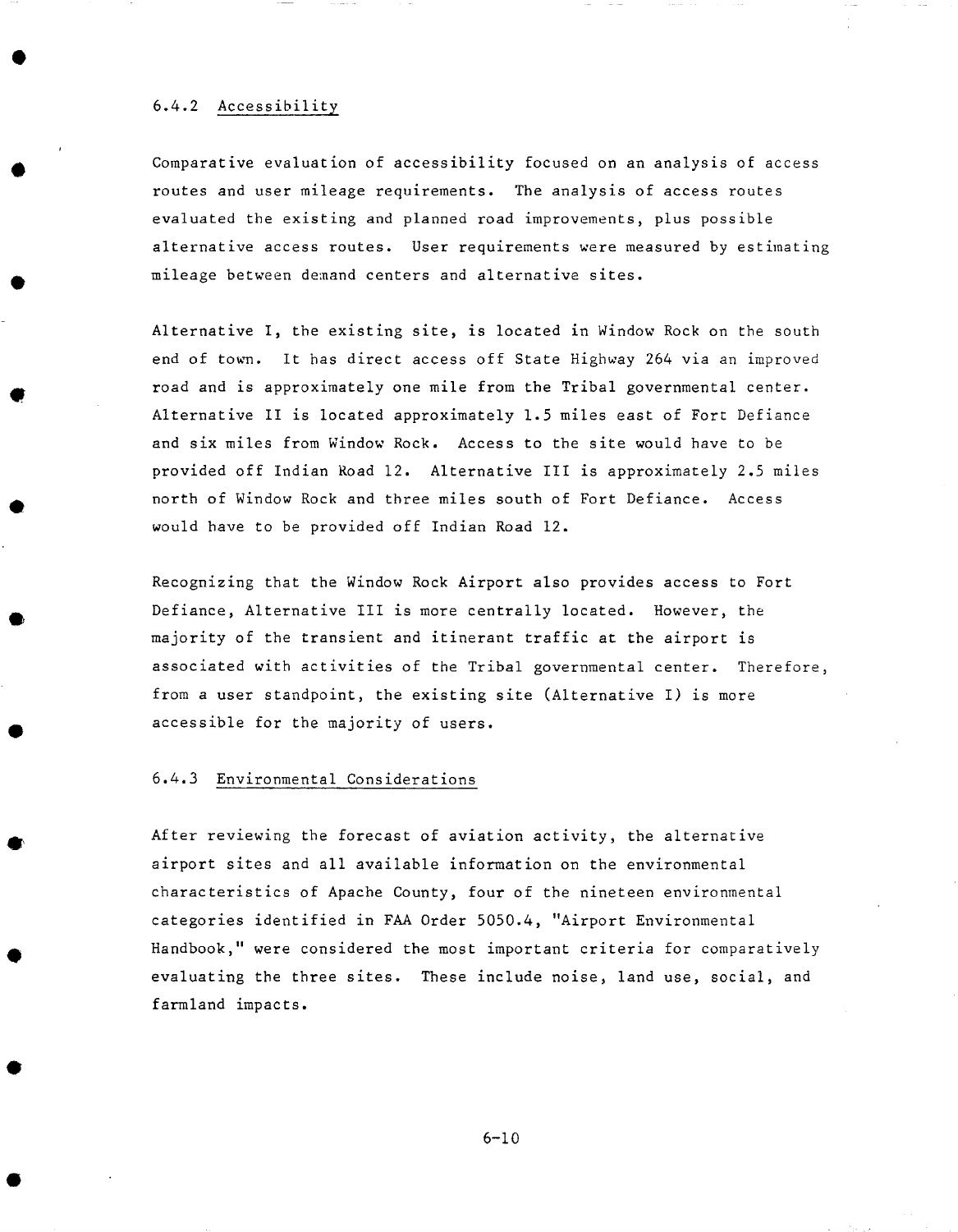## Noise from airport activity can be defined in two ways. First, maximum noise exposure from single events can be defined at specific sites. Secondly, the cumulative 24-hour noise impact of airport operations can also be defined, typically through the production of a noise exposure contour map. For this study, a computerized noise exposure map was produced, based on the aviation forecasts for the year 2000. The map generated (Exhibit 6-3) indicated no significant cumulative noise impact as a result of aviation activity extending off potential airport property. As a result, the focus of the noise analysis became the existence or potential existence of noise-sensitive land uses subject to direct aircraft flyovers.

#### Land Use

Under Alternative I, retain the existing airport, the northern approach to the airport is over the southern portion of the Window Rock community. There currently is a mix of residential and commercial uses in the approach area with additional residential land uses proposed. The south approach includes predominantly open land. Immediately to the west of the airport is the Tribal fairgrounds.

The southern approach to Alternative II (Site A) is over the southern portion of Fort Defiance. There are a number of residences and a school in the area. The northern approach is clear of potentially incompatible land development. The approaches to Alternative III (Site B) are clear of any potentially incompatible land development.

From the standpoint of existing or potentially incompatible land development, Alternative III provides the best opportunity for minimizing potential airport-land use conflicts. However, the level of forecasted general aviation activity is not sufficient to indicate a significant conflict at any of the three sites.

## Noise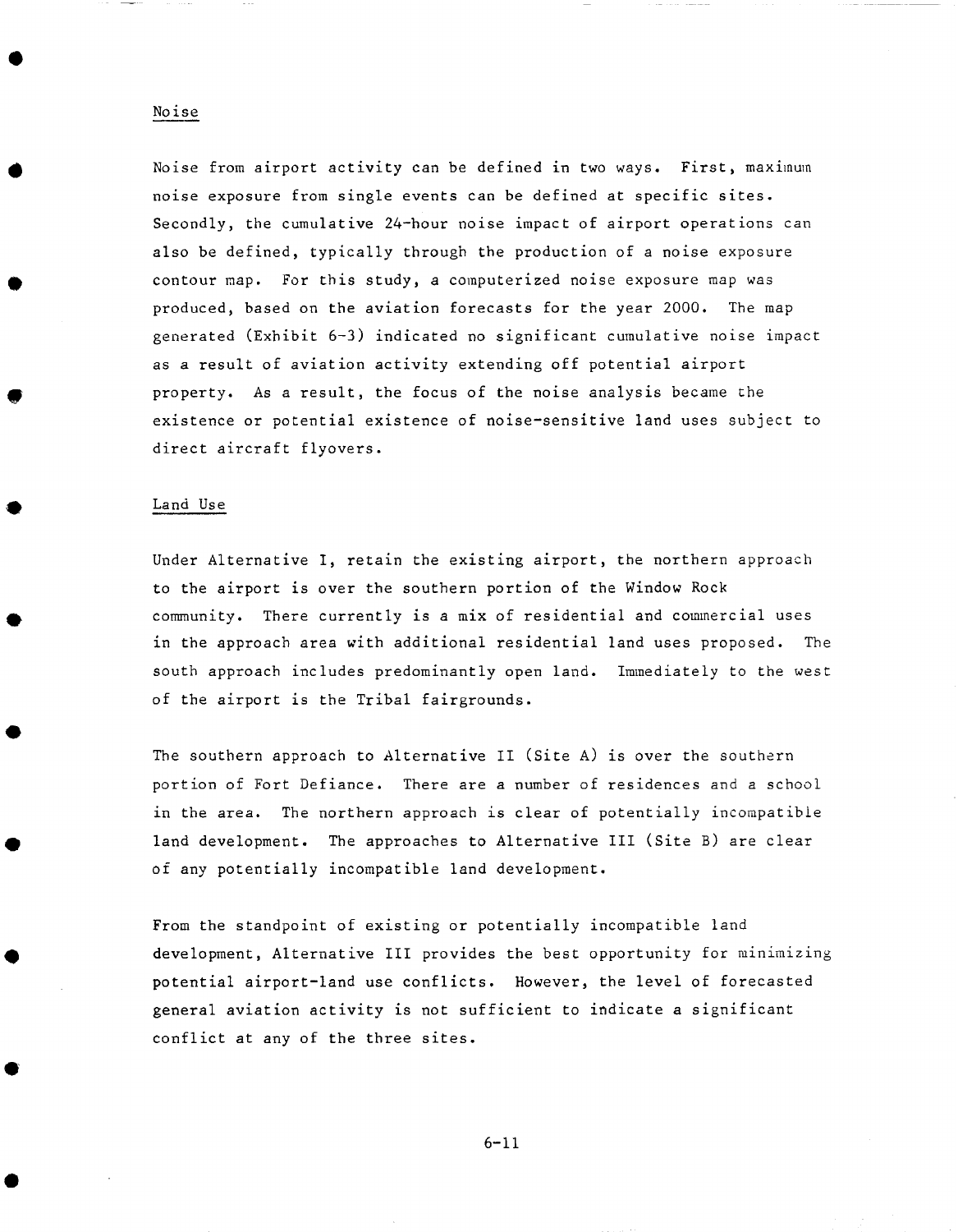

 $\omega_{\rm{eff}}=0.15\ \mathrm{m}$ 



# **YEAR 2000 LDN NOISE CONTOURS**

DRAWING NO. **WRA- 4**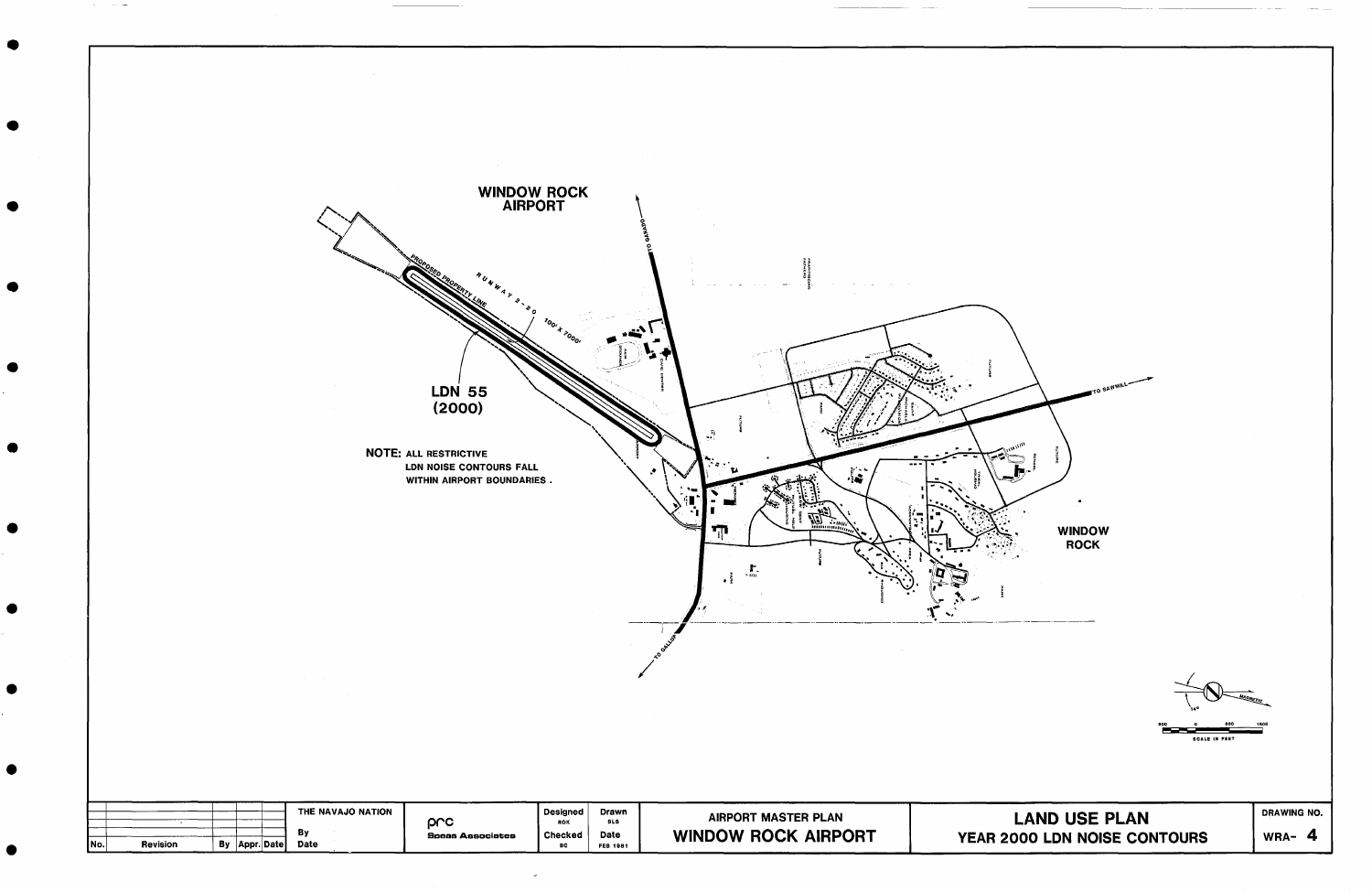### Social

The principal concern addressed here is the relocation of families from existing homes in order to pursue airport development at any of the sites. Under Alternative I, no relocations are required. Alternative II requires a minimum of two relocations and Alternative IIl requires a minimum of four relocations. Relocations must be considered a major deterrent for airport development for this project.

## Farmland

While none of the airport sites are in areas designated as prime and unique farmland by the U.S. Department of Agriculture, Navajo Tribal customs and traditions regarding the use of land are important considerations in selecting a site for successful development of an airport. In this regard, both Alternatives II and III require the removal of over 350 acres of land from the grazing inventory. Under Alternative I, an additional 91 acres are required to support airport development; however, some 56 acres have previously been disturbed and are not suitable for grazing and other agricultural uses. The remaining 35 acres are in the southern clear zone and can remain in the grazing inventory. These factors suggest that Alternative I provides the best opportunity for continued airport development without conflicting with current agricultural and grazing activities.

## 6.4.4 Aeronautical Considerations

The basic criteria for evaluating aeronautical considerations are: the capability of each alternative to accommodate demand; the effect of each alternative on the distribution of demand; and airspace limitations. As forecasted activity indicates a single runway can provide sufficient capacity to meet demand, any alternative will accommodate demand. Similarly, the effects of each alternative on the distribution of demand are expected to be comparable. As such, the principle focus is on airspace limitations.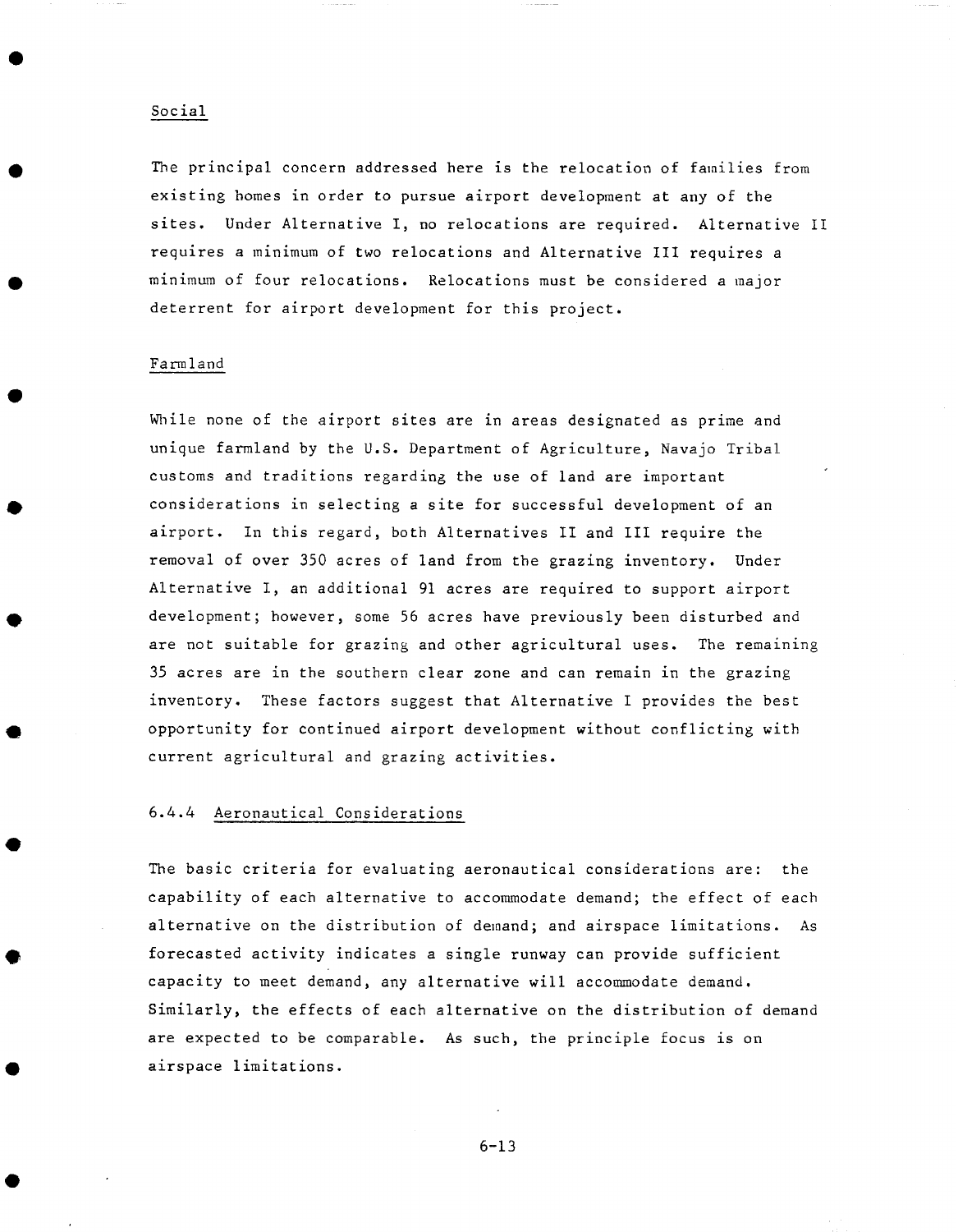As described previously, Window Rock and Fort Defiance are in the Black Creek Valley. The narrowness of the valley and the rapidly rising mountains on either side, combined with the direction of the prevailing wind, make the identification of alternative airport sites particularly difficult. In fact, the two principal factors used to locate possible alternative sites were a relatively flat site and an ability at a minimum to meet obstruction clearance requirements of FAR Part 77.

At each of the alternative sites, two possible runway alignments were examined. An attempt was initially made to achieve the 95 percent crosswind coverage required by FAA criteria. Each alignment was then examined relative to FAA obstruction clearance requirements. These initial alignments were found to create significant conflicts with these requirements and were subsequently dropped from further consideration. They are labelled Alignment  $A^1$  and  $B^1$ . At the existing airport, rotation of the runway was also rejected based on the airport's proximity to the Chuska Mountains.

Recognizing that the preferred runway orientation (relative to the prevailing wind) could not be achieved at any site, an examination of alternative alignments was performed at Site A and Site B, which attempted to maximize both wind orientation and obstruction clearance criteria. The existing alignment was retained at Window Rock Airport; the new alignments at the alternate sites were designated A and B respectively.

Under Alternative II, an alignment could not be achieved which allowed a FAR Part 77 non-precision approach surface which was clear of obstructions. A visual approach surface, however, could be achieved for both ends of the runway. For both Alternatives I and III, an obstruction-free non-precision surface could be achieved for at least one runway approach. For Alternative I, there are obstructions in the VFR approach area on the north end of the runway; Alternative III appears free of any obstructions.